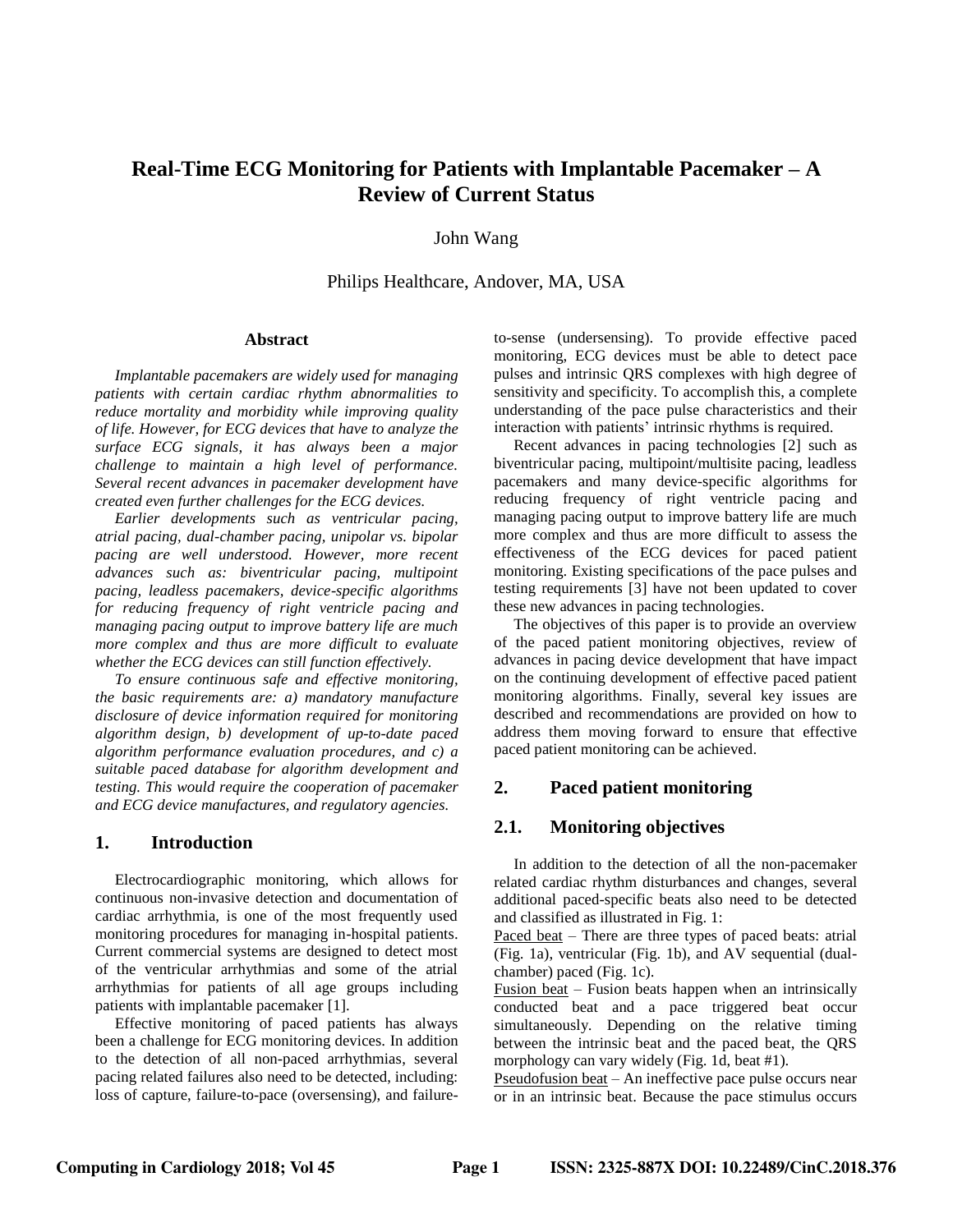after the heart has already depolarized, the pacemaker pulse is ineffective (Fig. 1d, beat #4). Usually there is no major distortion of the QRS morphology unless the intrinsic QRS is very narrow.

Pseudopseudofusion beat  $-$  A superimposition of an atrial stimulus on an intrinsic QRS complex. The pacing is ineffective since the atrial pacing pulse cannot contribute to the ventricular contraction.

Anti-tachycardia pacing – Fast multiple pacing pulses higher than the patient's intrinsic rate are delivered to interrupt a tachyarrhythmia episode and restore the patient's normal rhythm (Fig. 1e).



Figure 1. ECG examples of (a) atrial pacing, (b) ventricular pacing, (c) AV sequential pacing, (d) paced fusion (beat 1), intrinsic beats (beats 2, 5, 6), paced beat (beat 3), pseudofusion beat (beat 4), and (e) antitachycardia pacing (2-channel recording).

 The important pacing-specific events of interest in monitoring paced patients are shown in Fig. 2:

Oversensing – Oversensing, also called failure to pace, occurs when the pulse generator is inappropriately inhibited due to the detection of unwanted electrical signals (such as myopotentials, EMI, T-waves or crosstalk between atrial and ventricular channels in dualchamber pacemakers). The oversensed signal may not be visible on the surface ECG (Fig. 2a).

Undersensing – It occurs when the pacemaker fails to sense the intrinsic R waves and inappropriately timed, asynchronous output pulses are delivered. Fig. 2b shows a paced beat (beat #3) due to undersensing, and Fig. 2c shows a PVC with a pacing pulse in the T-wave region.

Failure to capture  $-$  It occurs when the pacing stimulus fails to initiate myocardial depolarization. Some typical causes are threshold rise, lead displacement, or lead dislodgement. On the surface ECGs, pacing spikes are present, but not followed by a captured QRS complex. Fig. 2d shows pacing non-capture with low heart rate and Fig. 2e shows that the patient is in asystole.



Figure 2. Examples of pacing-specific events: a) pacer not pacing (oversensing), b) and c) Pacer not sensing (undersensing), d) pacer not capture with intrinsic rhythm, e) 2-channel recording of pacer not capture without intrinsic rhythm (asystole).

### **2.2. Pace pulse characteristics**

 A pace pulse waveform from a constant-voltage capacitor-discharged output pacemaker consists of a main pulse and followed by a repolarization pulse (also called overshoot) with opposite polarity as shown in Fig. 3. The main pulse is used to stimulate the heart and is characterized by its narrow width (W), sharp rise (slew rate, dV/dT), and large variation in amplitude (A). The drop on the voltage of the main pulse depends on the capacitor size of the output circuit. The repolarization pulse is characterized by its amplitude (U), and recharge



Figure 3. A typical pace pulse consists of a main pulse and a repolarization pulse with opposite polarity.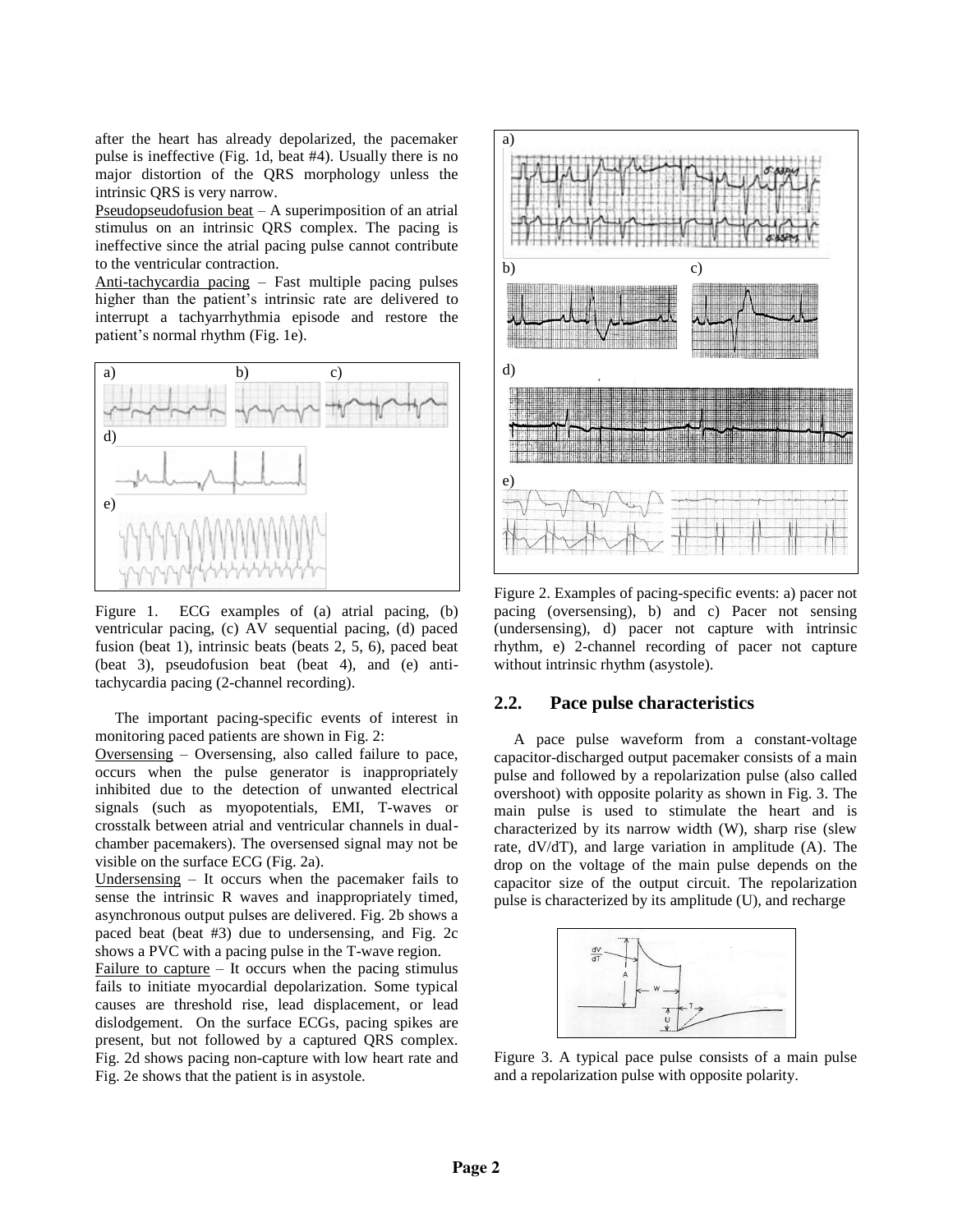time constant (T) and is used to deplete the charge built up around the tip of the lead to allow the lead to sense the cardiac activity. The values of these parameters can vary widely [3] depending on many factors including the pacemaker pacing configuration as described below.

## **2.3. Pacing configuration: unipolar vs. bipolar**

 For unipolar pacing, the impulse flows through the electrode tip (cathode) to stimulate the heart and return through the body tissue to the generator (anode). It produces large pacing pulses that are difficult to analyze (Fig. 4). The non-captured pace pulses (waveform #1 and #3) are difficult to differentiate from the three captured beats at the end. In bipolar pacing, the lead also has a ring to serve as the anode. The resultant pace pulses are small and in some cases very difficult to see (Fig. 5). Most modern pacemakers offer programmable pacing configuration and are able to automatically reconfigure from bipolar to unipolar pacing if one of the bipolar electrode becomes too poor to provide effective pacing.



Figure 4. An example of large unipolar pace pulses.



Figure 5. An example of paced pseudofusion beats with small bipolar pace pulses: top channel low sampling rate, lower channel high sampling rate.

 To overcome the problem of not being able to see the small bipolar pulses, many ECG devices insert artificial vertical lines with fixed amplitude to the ECG signal at the points where pace pulses are detected. The problem with this approach is that the resultant ECG will not be usable if there are too many false triggers from the pace pulse detector (Fig. 6). To reduce the incidence of this problem, most ECG devices require users to set whether the patient is paced or not such that this problem can only occur on the smaller subset of paced patients only.

Figure 6. An example of artificially inserted pacing spikes on the ECG signals caused by false positive triggers of the paced pulse detector of the ECG device.

#### **2.4. Advanced pacing development**

 1) Biventricular pacing – To improve treatment of heart failure patients, pacemakers with the capability of supporting a left ventricle pacing lead placement have been developed. The delay between RV and LV pacing can be adjusted to optimize performance for each patient. Both ventricular pace pulses remain unchanged when the programed delay is large. However, when the delay becomes smaller, the repolarization pulse associated with the first ventricular pacing pulse will start to change. For one device (Fig. 7), when the delay is set to 20ms or less, it will hold off the repolarization pulse associated with the 1<sup>st</sup> pacing pulse until 20ms after the 2<sup>nd</sup> ventricular pace pulse. Since the exact behavior is likely to be device dependent, designing a monitoring algorithm that works well with all possible settings could be very challenging.



Figure 7. Leads V1–V6 from a biventricular pacing device with delayed repolarization pulses.

 2) Multisite/multipoint pacing – Multisite pacing has been developed to overcome the non-response problem from many patients with the conventional biventricular